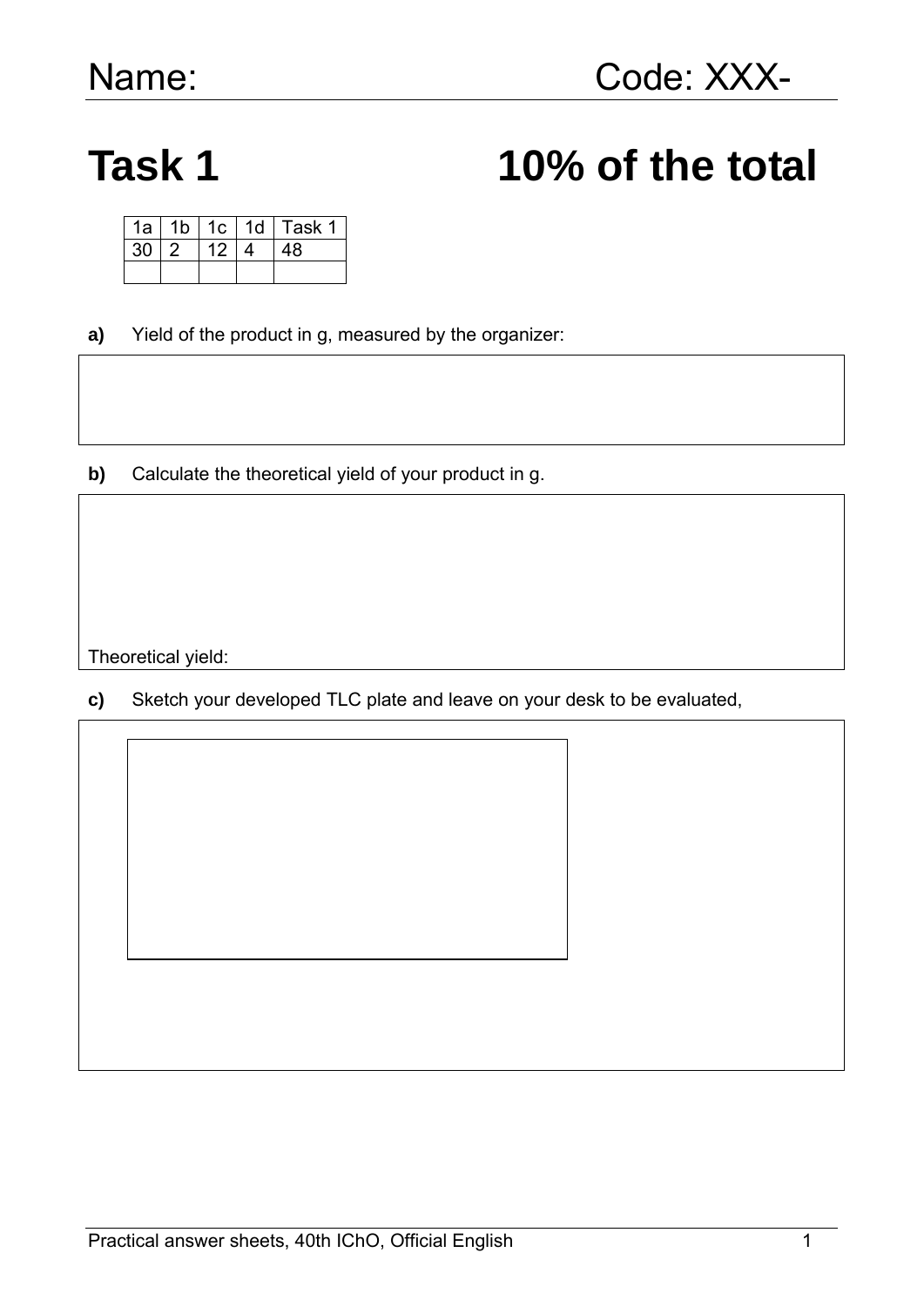### **d) Interpret your experiment** and choose the correct answer.

The acetylation reaction of glucose is exothermic.

- a) Yes
- $\Box$  b) No
- $\Box$  c) Cannot be decided based on these experiments

The isomerisation reaction of β-D-glucopyranose pentaacetate can be used for the preparation of pure α-D-glucopyranose pentaacetate.

- a) Yes
- $]$  b) No
- $\exists$  c) Cannot be decided based on these experiments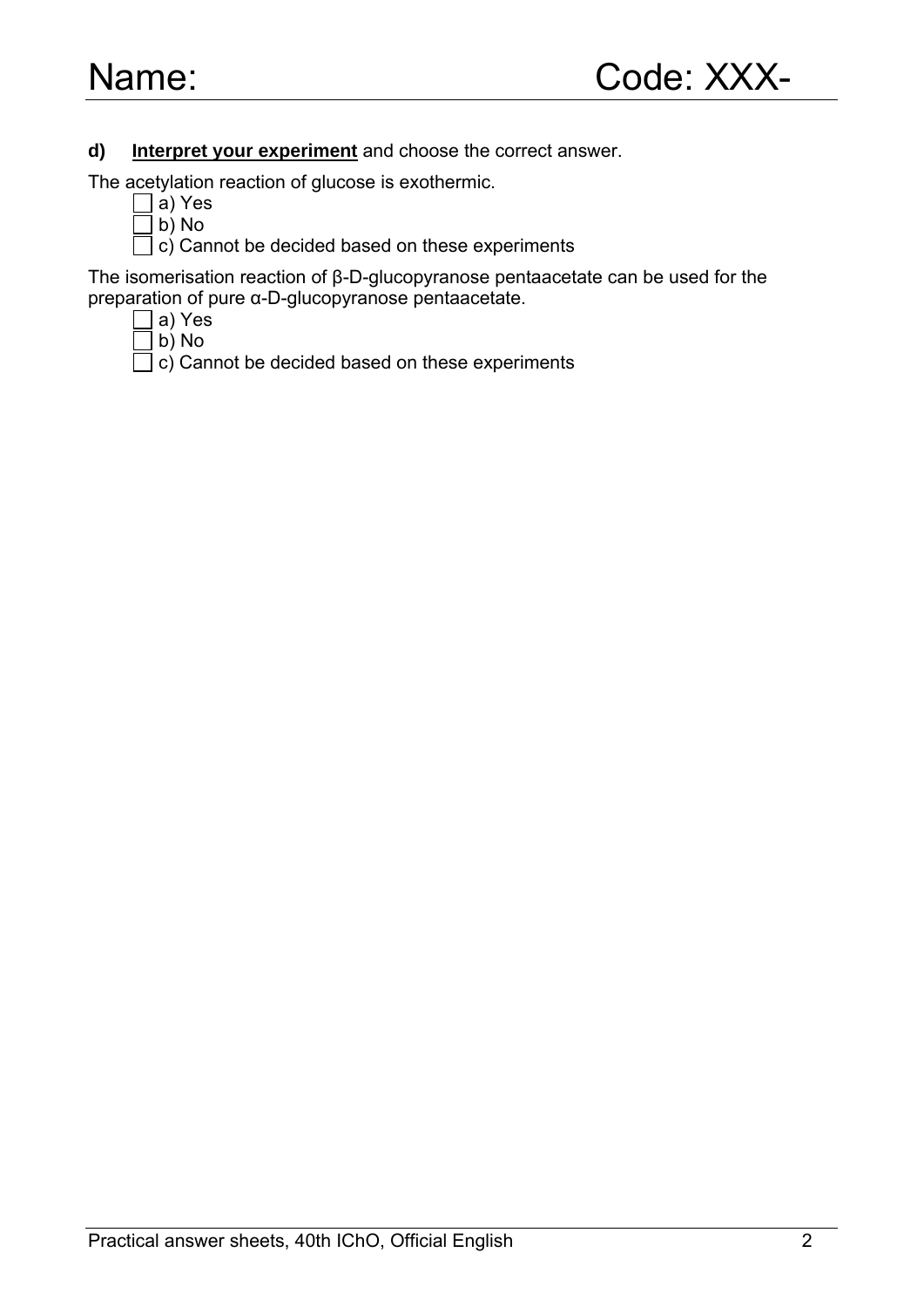## **Task 2 15 % of the total**

|                 |             |   | $2a   2b   2c   2d   2e  $ Task 2 |
|-----------------|-------------|---|-----------------------------------|
| 25 <sup>1</sup> | $25 \mid 6$ | 5 | 65                                |
|                 |             |   |                                   |

**a)**  $Ce^{4+}$  consumptions:

Average volume consumed  $(V_1)$ :

**b)** The titration reaction:

Calculation of sample mass:

K4[Fe(CN)6].3H2O mass (*m*):

**c)** Zinc consumptions:

Average volume consumed  $(V_2)$ :

**d)** Mark the correct answer.

The diphenyl amine indicator changes in colour at the end point

- $\Box$  a) because the concentration of the  $\angle$ n<sup>2+</sup> ions increases.
	- b) because the concentration of the  $[Fe(CN)<sub>6</sub>]<sup>4–</sup>$  ions decreases.
	- c) because the concentration of the  $[Fe(CN)_6]^{3-}$  ions increases.
- $\Box$  d) because the indicator is liberated from its complex.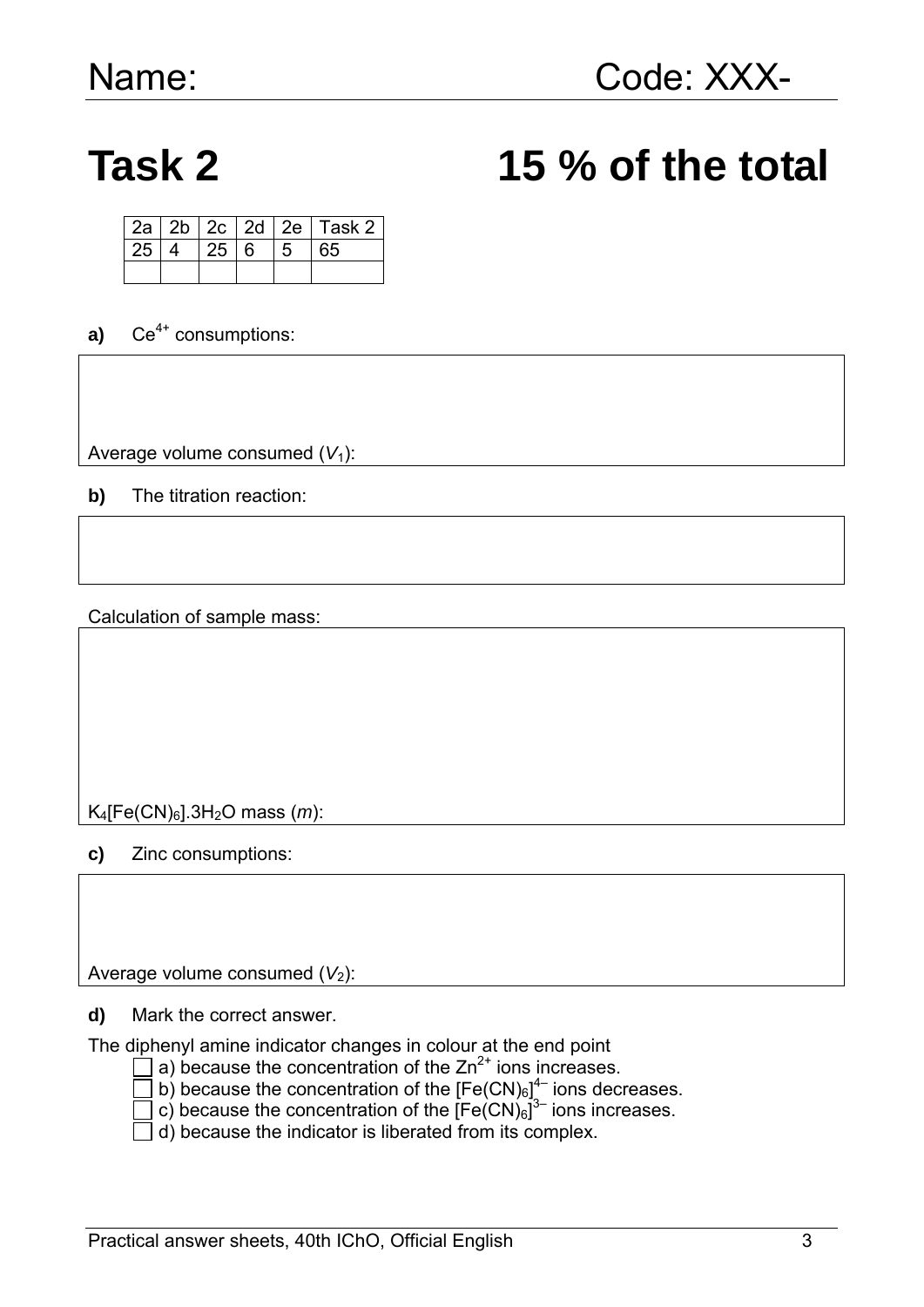Which form of the indicator is present before the end point?

- a) Oxidized
- b) Reduced

c) Complexed to a metal ion

At the beginning of the titration the redox potential for the hexacyanoferrate(II) hexacyanoferrate(III) system is lower than the redox potential of the diphenyl amine indicator.

 $\Box$  a) True

 $\Box$  b) False

**e)** Determine the formula of the precipitate. Show your work.

The formula of the precipitate:

Items replaced or refilled: Student signature: Supervisor signature: